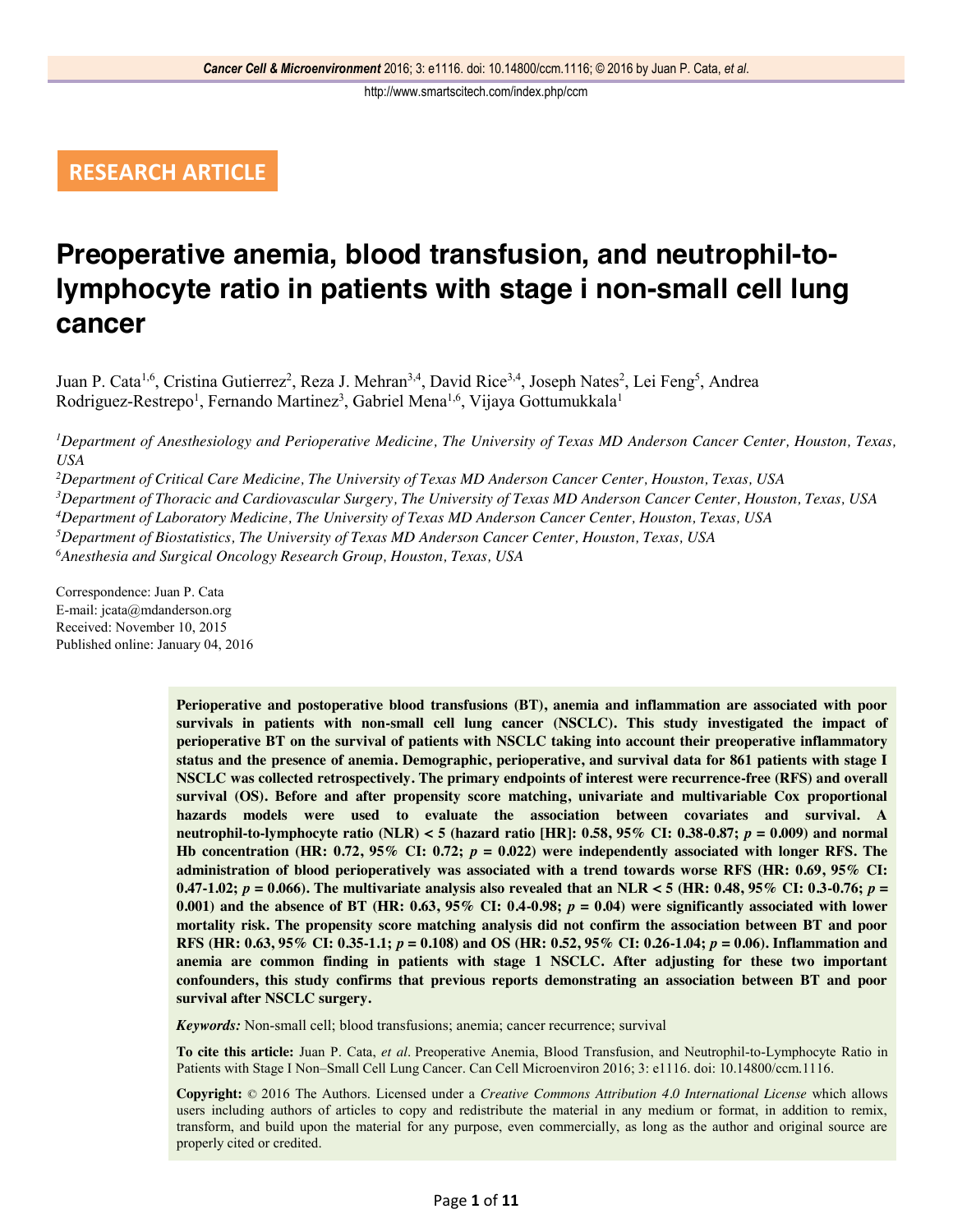# **Introduction**

Approximately 2.8 million units of packed red blood cells (pRBCs) are transfused into patients undergoing surgery every year in the United States [1, 2]. Blood transfusions can expose patients to serious complications, including hemolytic reactions and transfusion-related immune suppression  $[3, 4]$ , which may be one of the mechanisms underlying the association between blood transfusions and poor clinical outcomes [4]. Clinical studies have shown that in patients with gastrointestinal malignancies, perioperative allogeneic blood transfusion (ABT) is an independent risk factor for poor survival  $[5-7]$ , and in-addition a recent meta-analysis demonstrated an association between ABT and shorter recurrence-free survival (RFS) and overall survival (OS) in lung cancer patients [8].

Other factors may influence the effect that ABT has on survival outcomes. In patients with non–small cell lung cancer, preoperative anemia is common and is an independent prognostic factor  $[9, 10]$ . In these patients, preoperative anemia can be multifactorial; however, low hemoglobin (Hb) concentrations, particularly in patients with more aggressive tumors, may also be related to complex interactions among the immune system, tumor microenvironment, and cancer cells [11, 12]. Moreover, the presence of both anemia and leukocytosis may be associated with worse prognosis than the presence of either condition alone is [10]. Preoperative inflammatory status is another important predictor of survival in patients with stage I NSCLC. In this patient population, those with a neutrophil-to-lymphocyte ratio (NLR)  $\geq$  5 have recurrence and mortality risks that are 2 times higher than those of patients with an NLR  $<$  5 [13, 14].

To date no study has studied the clinical relevance of ABT, preoperative anemia and inflammatory status in patients with stage I NSCLC. We hypothesized that perioperative ABT, after adjustment for both preoperative anemia and inflammatory status, is an independent prognostic factor for poor survival in patients with stage I NSCLC. To test this hypothesis, we retrospectively assessed the effect that the combination of high NLR, preoperative anemia, and perioperative ABT has on the RFS and OS of these patients.

# **Materials and methods**

# *Patients*

This retrospective study was approved by The University of Texas MD Anderson Cancer Center's Institutional Review Board. Study data were collected and managed using REDCap electronic data capture tools hosted at MD

Anderson Cancer Center. We retrieved demographic, perioperative, and survival data for 861 patients with stage I NSCLC who underwent surgery with curative intent between January 1, 2004, and July 31, 2014, at The University of Texas MD Anderson Cancer Center. We excluded patients who had undergone palliative surgery or had secondary malignancies.

Preoperative Hb concentrations were obtained from routine blood tests. Preoperative anemia was defined according to World Health Organization (WHO) criteria (Hb concentration  $\leq 13$  g/dL for men and  $\leq 12$  g/dL for women) [15]. Perioperative ABT, given at the discretion of the treating physician, was defined as any pRBC unit given during surgery or within 30 days after surgery. The preoperative NLR was calculated by dividing the neutrophil count by the lymphocyte count. An NLR  $\geq$  5 and an NLR < 5 were used to define high preoperative inflammatory status and low preoperative inflammatory status, respectively [13].

# *Statistical analysis*

The primary endpoint of interest was RFS, defined as the time from surgery to recurrence or death, whichever occurred first. OS was defined as the time from surgery to death from any cause. Descriptive statistics, including means, standard deviations, medians, and ranges, were used to describe continuous variables such as age, body mass index (BMI), and NLR. Frequency counts and percentages were used to describe categorical variables such as gender, American Society of Anesthesiologists (ASA) physical status, and perioperative ABT rate. The Fisher exact test or chi-square test was used to assess associations between 2 categorical variables. The Wilcoxon rank-sum test or Kruskal-Wallis test was used to assess differences in continuous variables between or among patient groups. The Kaplan-Meier method was used to estimate RFS and OS. The median RFS and OS. durations and/or rates and 95% confidence intervals (CIs) for different patient groups were calculated. The log-rank test was used to evaluate the difference in RFS and OS durations and/or rates between patient groups. Univariate Cox proportional hazards models were fitted to evaluate the effects of continuous variables on RFS and OS durations and/or rates. Univariate analysis revealed to be significantly associated with RFS and OS durations were included in the multivariate analysis. Multivariable Cox proportional hazards models were used for the multivariate analysis.

To adjust for selection bias, we conducted a propensity score matching (PSM) analysis. The propensity score was the conditional probability of receiving a blood transfusion on a set of observed covariates. Age, BMI, ASA (1/2 vs. 3/4), tumor histology (no adenocarcinoma vs. adenocarcinoma), preoperative NLR, preoperative Hb, preoperative chemoradiation, and surgery type (thoracotomy vs.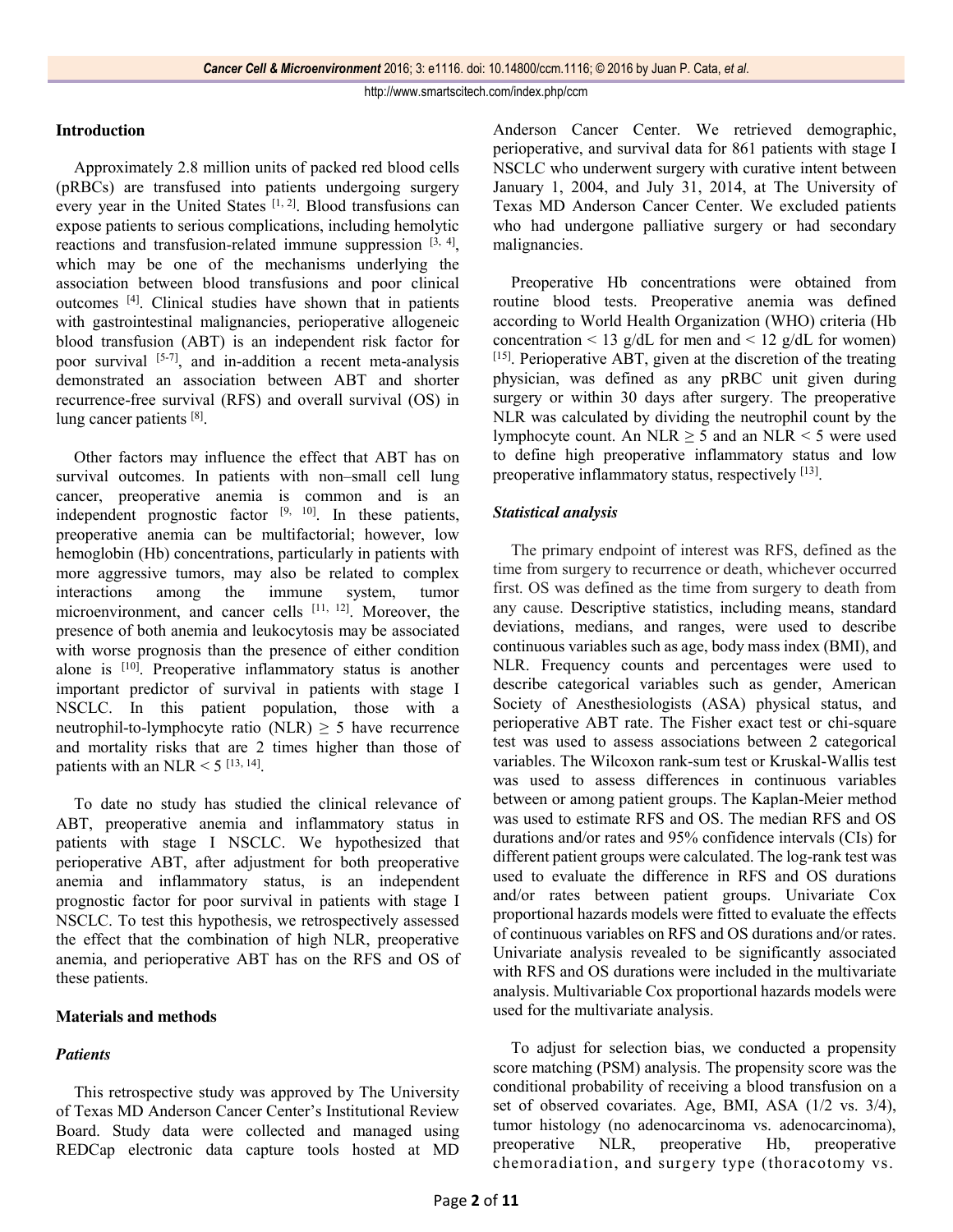#### **Table 1. Patient and Tumor Characteristics of All Patients and According to Transfusion Status**

|                                  |                  | Non-matched     |                  |           | Non-matched     |                 |                   |  |  |
|----------------------------------|------------------|-----------------|------------------|-----------|-----------------|-----------------|-------------------|--|--|
| Covariate                        | All              | No transfusion, | Transfusio       | $p$ Value | No transfusion, | Transfusio      | Standardized      |  |  |
|                                  | patients,        | $n = 790$       | n,               |           | $n = 62$        | n,              | Difference in % * |  |  |
|                                  | $n = 861$        |                 | $n = 71$         |           |                 | $n = 62$        |                   |  |  |
| Mean age, years (SD)             | 65.29<br>(11.02) | 65.08 (11.14)   | 67.64<br>(9.26)  | 0.103     | 66.97 (10.10)   | 67.33<br>(8.83) | 3.79              |  |  |
| Mean BMI (SD)                    | 27.41            | 26.58 (5.48)    | 24.50            | 0.002     | 25.86 (4.03)    | 25.93           | 1.24              |  |  |
|                                  | (5.55)           |                 | (5.95)           |           |                 | (6.14)          |                   |  |  |
| Gender                           |                  |                 |                  |           |                 |                 |                   |  |  |
| Male                             | 394              | 365(46.2)       | 29(40.8)         | 0.385     |                 |                 |                   |  |  |
|                                  | (45.76)          |                 |                  |           |                 |                 |                   |  |  |
| Female                           | 467              | 425 (53.8)      | 42 (59.2)        |           |                 |                 |                   |  |  |
|                                  | (54.25)          |                 |                  |           |                 |                 |                   |  |  |
| ASA physical status              |                  |                 |                  |           |                 |                 |                   |  |  |
| $1 - 2$                          | 96 (11.15)       | 92 (11.6)       | 4(5.6)           | 0.166     | $3(42.9\%)$     | $4(57.1\%)$     | 6.94              |  |  |
| $3-4$                            | 765              | 698 (88.4)      | 67(94.4)         |           | 59(50.4%)       | 58(49.6%)       |                   |  |  |
|                                  | (88.85)          |                 |                  |           |                 |                 |                   |  |  |
| Mean NLR (SD)                    | 2.67(1.81)       | 2.58(1.61)      | 3.65(3.13)       | 0.002     | 3.07(2.53)      | 3.08(2.17)      | 0.42              |  |  |
| <b>NLR</b>                       |                  |                 |                  |           |                 |                 |                   |  |  |
| < 5                              | 805 (93.5)       | 747 (94.6)      | 58 (81.7)        | < 0.0001  | 53(49.5%)       | 54(50.5%)       |                   |  |  |
| $\geq 5$                         | 56(6.5)          | 43(5.4)         | 13(18.3)         |           | $9(52.9\%)$     | $8(47.1\%)$     |                   |  |  |
| Mean Hb concentration, g/dL (SD) | 13.43            | 13.51 (1.42)    | 12.51            | < 0.0001  |                 |                 |                   |  |  |
|                                  | (1.48)           |                 | (1.82)           |           | 12.79(1.47)     | 12.84           | 3.15              |  |  |
|                                  |                  |                 |                  |           |                 | (1.59)          |                   |  |  |
| Preoperative anemia              |                  |                 |                  |           |                 |                 |                   |  |  |
| Yes                              | 188              | 159(20.1)       | 29(40.8)         | 0.0001    |                 |                 |                   |  |  |
|                                  | (21.84)          |                 |                  |           |                 |                 |                   |  |  |
| No                               | 673              | 631 (79.9)      | 42 (59.2)        |           |                 |                 |                   |  |  |
|                                  | (78.13)          |                 |                  |           |                 |                 |                   |  |  |
| Histology adenocarcinoma         |                  |                 |                  |           |                 |                 |                   |  |  |
| No                               | 360              | 322 (40.8)      | 38(53.5)         | 0.036     | $35(52.2\%)$    | $30(52.6\%)$    | 9.64              |  |  |
|                                  | (41.81)          |                 |                  |           |                 |                 |                   |  |  |
| Yes                              | 501              | 468 (59.2)      | 33(46.5)         |           | 27 (47.4%)      | $32(47.8\%)$    |                   |  |  |
|                                  | (58.19)          |                 |                  |           |                 |                 |                   |  |  |
| Neoadjuvant chemotherapy         |                  |                 |                  |           |                 |                 |                   |  |  |
| No                               | 797              | 734 (92.9)      | 63 (88.7)        | 0.198     |                 |                 |                   |  |  |
|                                  | (92.57)          |                 |                  |           |                 |                 |                   |  |  |
| Yes                              | 64 (7.43)        | 56(7.1)         | 8(11.3)          |           |                 |                 |                   |  |  |
| Neoadjuvant radiation            |                  |                 |                  |           |                 |                 |                   |  |  |
| No                               | 857              | 787 (99.6)      | 70 (98.6)        | 0.291     |                 |                 |                   |  |  |
|                                  | (99.54)          |                 |                  |           |                 |                 |                   |  |  |
| Yes                              | 4(0.46)          | 3(0.4)          | 1(1.4)           |           |                 |                 |                   |  |  |
| Type of surgery                  |                  |                 |                  |           |                 |                 |                   |  |  |
| Thoracotomy                      | 557              | 510 (64.6)      | 47 (66.2)        | 0.781     | 43 (51.2%)      | 41 (48.8%)      | 6.85              |  |  |
|                                  | (64.69)          |                 |                  |           |                 |                 |                   |  |  |
| Thoracoscopy                     | 304              | 280 (35.4)      | 24(33.8)         |           | 19(47.5%)       | $21(52.5\%)$    |                   |  |  |
|                                  | (35.31)          |                 |                  |           |                 |                 |                   |  |  |
| Adjuvant chemotherapy            |                  |                 |                  |           |                 |                 |                   |  |  |
| No                               | 89 (10.34)       | 708 (89.6)      | 64 (90.1)        | 0.890     |                 |                 |                   |  |  |
| Yes                              | 772              | 82(10.4)        | 7(9.9)           |           |                 |                 |                   |  |  |
| Adjuvant radiation               | (89.66)          |                 |                  |           |                 |                 |                   |  |  |
|                                  |                  |                 |                  |           |                 |                 |                   |  |  |
| No                               | 22(2.56)         | 773 (97.8)      | 66 (93)          | 0.028     |                 |                 |                   |  |  |
| Yes                              | 839              | 17(2.2)         | 5(7)             |           |                 |                 |                   |  |  |
| pRBC units                       | (97.44)          |                 |                  |           |                 |                 |                   |  |  |
| $\overline{0}$                   |                  | 790 (100)       | $\boldsymbol{0}$ | 0.0001    |                 |                 |                   |  |  |
| $1 - 3$                          |                  | 0               | 56 (78.9)        |           |                 |                 |                   |  |  |
| $4-9$                            |                  | $\overline{0}$  | 15(21.1)         |           |                 |                 |                   |  |  |
|                                  |                  |                 |                  |           |                 |                 |                   |  |  |

Note: All data are no. of patients (%) unless otherwise specified. SD = standard deviation; BMI = body mass index; ASA = American Society of Anesthesiologists; NLR = neutrophil-to-lymphocyte ratio; Hb = hemoglobin; pRBC = packed red blood cells. \*The standardized differences for all covariates were <=10.84% in the post-matching cohort, suggesting substantial reduction of bias between the two groups.

thoracoscopy) the covariates included in the multicovariate logistic model to estimate the propensity scores. Some of these prognostic covariates were significantly imbalanced between the groups of patients who received or not BT (BMI  $\approx$  =25 vs. >25; p-value=0.0029), tumor histology (no adenocarcinoma vs. adenocarcinoma; p-value=0.0368),

preop NLR ( $\leq$ 5 vs.  $\geq$ =5; p-value= 0.0024), preoperative Hb (abnormal vs. normal;  $p$ -value  $0.0001$ )).

Among the 861 patients, the propensity score was calculated. The *Greedy* 5→1 digit match algorithm was used to match the baseline covariates, so that the two groups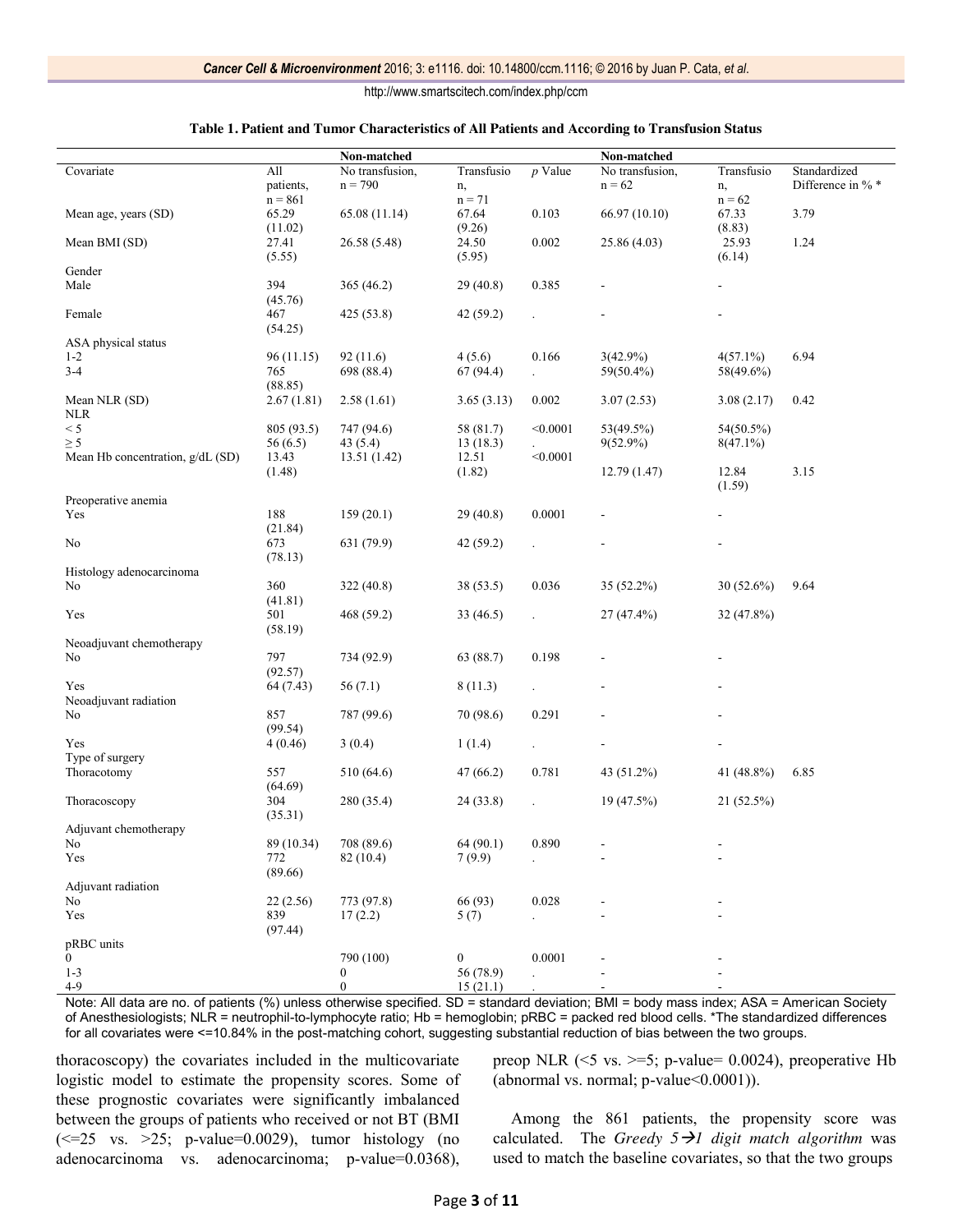| Variable                 | <b>HR</b><br>$(95\% \text{ CI})$ | 3-Year RFS rate<br>$(95\% \text{ CI})$ | 5-Year RFS rate<br>$(95\% \text{ CI})$ | $p$ Value     |
|--------------------------|----------------------------------|----------------------------------------|----------------------------------------|---------------|
| All patients             |                                  | 0.76(0.73, 0.79)                       | $0.67(0.63-0.71)$                      |               |
| Age (continuous)         | $1.03(1.01-1.04)$                |                                        |                                        | ${}< 0.0001$  |
| Age                      |                                  |                                        |                                        | ${}_{0.0001}$ |
| < 65                     |                                  | $0.83(0.79-0.87)$                      | $0.76(0.71-0.81)$                      |               |
| $\geq 65$                |                                  | $0.72(0.67-0.76)$                      | $0.6(0.55-0.66)$                       |               |
| BMI (continuous)         | $0.97(0.94-0.99)$                |                                        |                                        |               |
| <b>BMI</b>               |                                  |                                        |                                        | 0.012         |
| $\leq$ 25                |                                  | $0.71(0.66-0.77)$                      | $0.6(0.54-0.67)$                       |               |
| >25                      |                                  | $0.79(0.76-0.83)$                      | $0.71(0.66-0.75)$                      |               |
| Gender                   |                                  |                                        |                                        | 0.001         |
| Male                     |                                  | $0.71(0.67-0.76)$                      | $0.6(0.54-0.66)$                       |               |
| Female                   |                                  | $0.8(0.77-0.84)$                       | $0.73(0.69-0.78)$                      |               |
| ASA physical status      |                                  |                                        |                                        | 0.003         |
| $1 - 2$                  |                                  | $0.92(0.86-0.98)$                      | $0.81(0.72-0.92)$                      |               |
| $3-4$                    |                                  | $0.74(0.71-0.78)$                      | $0.65(0.61-0.69)$                      |               |
| Adenocarcinoma           |                                  |                                        |                                        | 0.938         |
| No                       |                                  | $0.76(0.71-0.81)$                      | $0.67(0.62-0.73)$                      |               |
| Yes                      |                                  | $0.76(0.73-0.81)$                      | $0.67(0.62-0.72)$                      |               |
| Type of surgery          |                                  |                                        |                                        | 0.396         |
| Thoracotomy              |                                  | $0.76(0.72-0.8)$                       | $0.65(0.61-0.7)$                       |               |
| Thoracoscopy             |                                  | $0.77(0.72-0.82)$                      | $0.71(0.65-0.77)$                      |               |
| Neoadjuvant chemotherapy |                                  |                                        |                                        | 0.043         |
| No                       |                                  | $0.77(0.74-0.8)$                       | $0.68(0.64-0.71)$                      |               |
| Yes                      |                                  | $0.66(0.55-0.8)$                       | $0.58(0.46 - 0.73)$                    |               |
| Neoadjuvant radiation    |                                  |                                        |                                        | 0.405         |
| No                       |                                  | $0.76(0.73-0.79)$                      | $0.67(0.63 - 0.71)$                    |               |
| Yes                      |                                  | $0.5(0.19-1)$                          | $0.5(0.19-1)$                          |               |
| Adjuvant chemotherapy    |                                  |                                        |                                        | 0.760         |
| No                       |                                  | $0.76(0.73-0.8)$                       | $0.67(0.63-0.71)$                      |               |
| Yes                      |                                  | $0.76(0.68-0.86)$                      | $0.66(0.57-0.77)$                      |               |
| Adjuvant radiation       |                                  |                                        |                                        | 0.012         |
| No                       |                                  | $0.77(0.74-0.8)$                       | $0.68(0.64-0.71)$                      |               |
| Yes                      |                                  | $0.57(0.39-0.83)$                      | $0.39(0.22-0.7)$                       |               |
| NLR (continuous)         | $1.13(1.08-1.18)$                |                                        |                                        | < 0.0001      |
| <b>NLR</b>               |                                  |                                        |                                        | $0.0004\,$    |
| < 5                      |                                  | $0.77(0.74-0.81)$                      | $0.68(0.65-0.72)$                      |               |
| $\geq$ 5                 |                                  | $0.58(0.46 - 0.74)$                    | $0.44(0.31-0.61)$                      |               |
| Preoperative anemia      |                                  |                                        |                                        |               |
| Yes                      |                                  | $0.64(0.57-0.72)$                      | $0.53(0.46-0.62)$                      | 0.0001        |
| N <sub>0</sub>           |                                  | $0.8(0.77-0.83)$                       | $0.71(0.67-0.75)$                      |               |
| Hb (continuous)          | $0.89(0.82 - 0.96)$              |                                        |                                        | 0.006         |
| <b>Blood</b> transfusion |                                  |                                        |                                        |               |
| No                       |                                  | $0.78(0.74-0.81)$                      | $0.68(0.65-0.72)$                      | 0.0003        |
| Yes                      |                                  | $0.62(0.51-0.75)$                      | $0.5(0.39-0.66)$                       |               |
|                          |                                  |                                        |                                        |               |

# **Table 2. Univariate Analysis of the Effects of Different Variables on 3- and 5-Year Recurrence-Free Survival (RFS) Rates**

HR = hazard ratio; CI = confidence interval; BMI = body mass index; ASA = American Society of Anesthesiologists; NLR = neutrophil-to-lymphocyte ratio; Hb = hemoglobin.

(with perioperative BT or without perioperative BT) would have similar propensity scores. Sixty-two patients who received BT and with non-missing values for the covariates were matched with a 1:1 ratio to the non-transfused patients BT and with non-missing values for the covariates. Univariate and multivariate Cox proportional hazards models were fitted on the data after PSM to assess the association between BT and RFS or OS. *P* values < 0.05 were considered statistically significant.

All statistical analyses were performed using the statistical software programs SAS 9.3 (SAS, Cary, NC) and S-Plus 8.2 (TIBCO Software Inc., Palo Alto, CA).

# **Results**

# *Patient characteristics*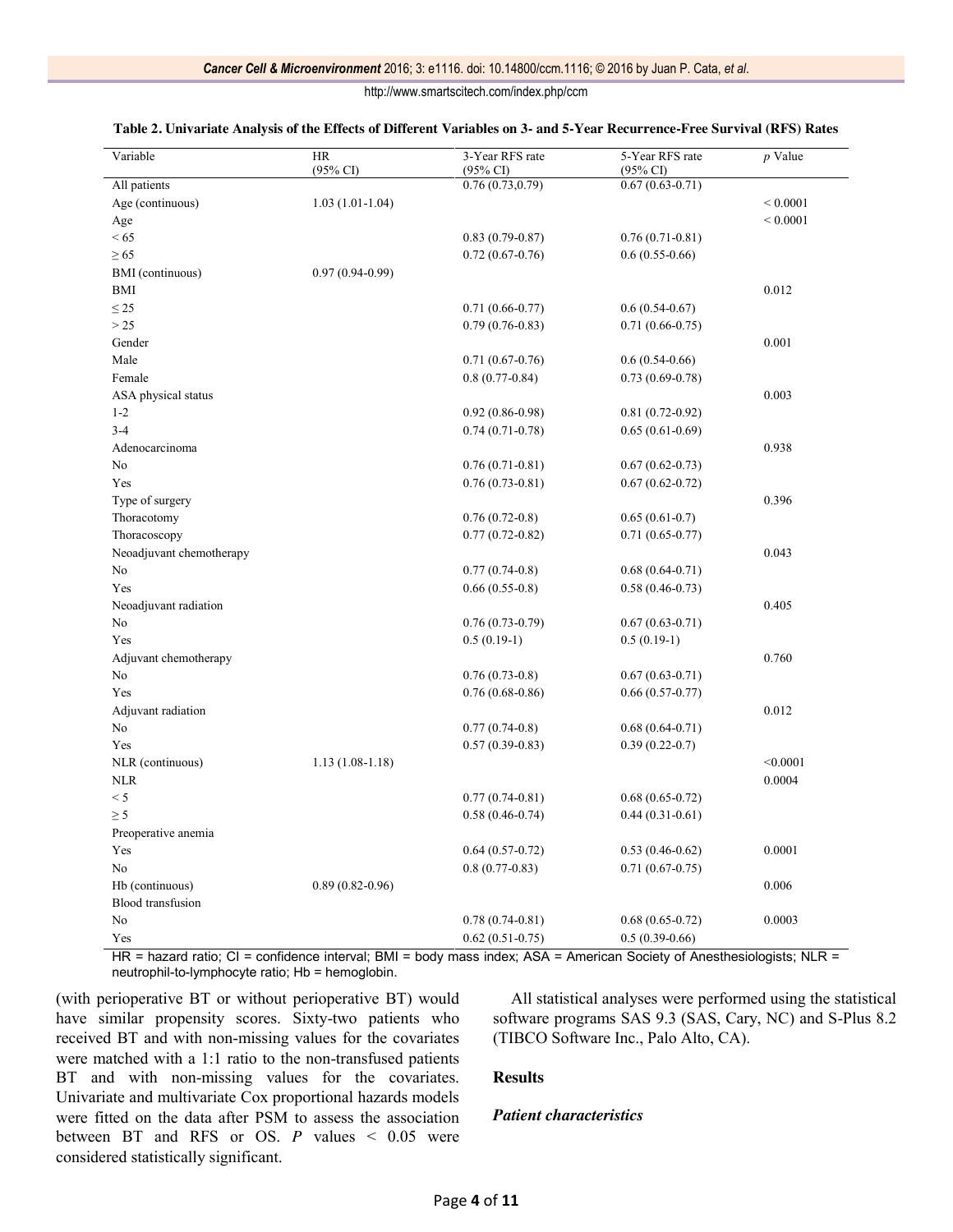| Variable                 | <b>HR</b><br>$(95\% \text{ CI})$ | 3-Year OS rate<br>(95% CI) | 5-Year OS rate<br>$(95\% \text{ CI})$ | $p$ Value     |
|--------------------------|----------------------------------|----------------------------|---------------------------------------|---------------|
| All patients             |                                  | $0.87(0.84 - 0.89)$        | $0.78(0.75-0.82)$                     |               |
| Age, years (continuous)  | $1.05(1.03-1.06)$                |                            |                                       | ${}_{0.0001}$ |
| Age, years               |                                  |                            |                                       | ${}_{0.0001}$ |
| < 65                     |                                  | $0.93(0.9-0.96)$           | $0.88(0.84-0.92)$                     |               |
| $\geq 65$                |                                  | $0.82(0.78-0.86)$          | $0.71(0.67-0.76)$                     |               |
| BMI (continuous)         | $0.97(0.95-1.00)$                |                            |                                       | 0.157         |
| BMI                      |                                  |                            |                                       | 0.254         |
| $\leq$ 25                |                                  | $0.86(0.82-0.9)$           | $0.76(0.71-0.82)$                     |               |
| >25                      |                                  | $0.87(0.84-0.9)$           | $0.8(0.76 - 0.84)$                    |               |
| Gender                   |                                  |                            |                                       | ${}_{0.0001}$ |
| Male                     |                                  | $0.81(0.77-0.85)$          | $0.7(0.65-0.75)$                      |               |
| Female                   |                                  | $0.92(0.89 - 0.94)$        | $0.86(0.82-0.9)$                      |               |
| ASA physical status      |                                  |                            |                                       | 0.011         |
| $1 - 2$                  |                                  | $0.98(0.95-1)$             | $0.93(0.86 - 0.99)$                   |               |
| $3 - 4$                  |                                  | $0.85(0.83 - 0.88)$        | $0.77(0.73-0.8)$                      |               |
| Adenocarcinoma           |                                  |                            |                                       | 0.088         |
| No                       |                                  | $0.83(0.78-0.87)$          | $0.75(0.7-0.81)$                      |               |
| Yes                      |                                  | $0.89(0.87-0.92)$          | $0.81(0.77-0.85)$                     |               |
| Type of surgery          |                                  |                            |                                       | 0.180         |
| Thoracotomy              |                                  | $0.86(0.83-0.89)$          | $0.77(0.73-0.81)$                     |               |
| Thoracoscopy             |                                  | $0.89(0.85-0.93)$          | $0.83(0.78-0.88)$                     |               |
| Neoadjuvant chemotherapy |                                  |                            |                                       | 0.112         |
| No                       |                                  | $0.87(0.85-0.9)$           | $0.79(0.76-0.83)$                     |               |
| Yes                      |                                  | $0.78(0.69-0.9)$           | $0.69(0.58-0.83)$                     |               |
| Neoadjuvant radiation    |                                  |                            |                                       | 0.824         |
| No                       |                                  | $0.87(0.84-0.89)$          | $0.78(0.75-0.82)$                     |               |
| Yes                      |                                  | $0.75(0.43-1)$             | $0.75(0.43-1)$                        |               |
| Adjuvant chemotherapy    |                                  |                            |                                       | 0.486         |
| No                       |                                  | $0.87(0.84-0.89)$          | $0.78(0.75-0.82)$                     |               |
| Yes                      |                                  | $0.87(0.81 - 0.95)$        | $0.81(0.73-0.9)$                      |               |
| Adjuvant radiation       |                                  |                            |                                       | 0.147         |
| No                       |                                  | $0.87(0.84-0.89)$          | $0.79(0.76 - 0.82)$                   |               |
| Yes                      |                                  | $0.77(0.62 - 0.97)$        | $0.58(0.38-0.86)$                     |               |
| NLR (continuous)         | $1.16(1.1-1.22)$                 |                            |                                       | ${}_{0.0001}$ |
| <b>NLR</b>               |                                  |                            |                                       | ${}_{0.0001}$ |
| < 5                      |                                  | $0.88(0.85-0.9)$           | $0.8(0.77-0.83)$                      |               |
| $\geq 5$                 |                                  | $0.7(0.58-0.84)$           | $0.56(0.43-0.72)$                     |               |
|                          | $0.87(0.79-0.96)$                |                            |                                       | 0.005         |
| Hb (continuous)          |                                  |                            |                                       | 0.0001        |
| Preoperative anemia      |                                  |                            |                                       |               |
| Yes                      |                                  | $0.78(0.72 - 0.85)$        | $0.64(0.57-0.73)$                     |               |
| No                       |                                  | $0.89(0.86 - 0.92)$        | $0.82(0.79-0.86)$                     |               |
| <b>Blood</b> transfusion |                                  |                            |                                       | 0.0001        |
| No                       |                                  | $0.88(0.85-0.9)$           | $0.8(0.77-0.83)$                      |               |
| Yes                      |                                  | $0.73(0.63 - 0.84)$        | $0.61(0.49-0.75)$                     |               |

#### **Table 3. Univariate Analysis of the Effects of Different Variables on 3- and 5-Year Overall Survival (OS) Rates**

 $HR =$  hazard ratio;  $CI =$  confidence interval;  $BMI =$  body mass index;  $ASA =$  American Society of Anesthesiologists;  $NLR =$ neutrophil-to-lymphocyte ratio; Hb: hemoglobin.

The 861 patients' clinical and tumor characteristics are given in Table 1. Overall, 56 patients (6.5%) had an NLR  $\geq$ 5, 188 patients (21.84%) had preoperative anemia, and 71 patients (8.25%) received perioperative ABT. Of the patients who received ABT, more than three-fourths (78.87%; 56 patients) received 1–3 units of pRBCs. Compared with patients who did not receive perioperative ABT, those who did receive perioperative ABT were significantly more likely to have a BMI  $\leq$  25 ( $p = 0.002$ ), preoperative anemia ( $p =$  0.0001), an NLR  $\geq$  5 ( $p < 0.0001$ ), a histology other than adenocarcinoma ( $p = 0.036$ ), and adjuvant radiation ( $p =$ 0.028). We found no statistically significant differences between the patients who did and those who did not receive ABT in terms of age, gender, ASA physical status, neoadjuvant chemotherapy, neoadjuvant radiation, or adjuvant chemotherapy.

#### *RFS estimates*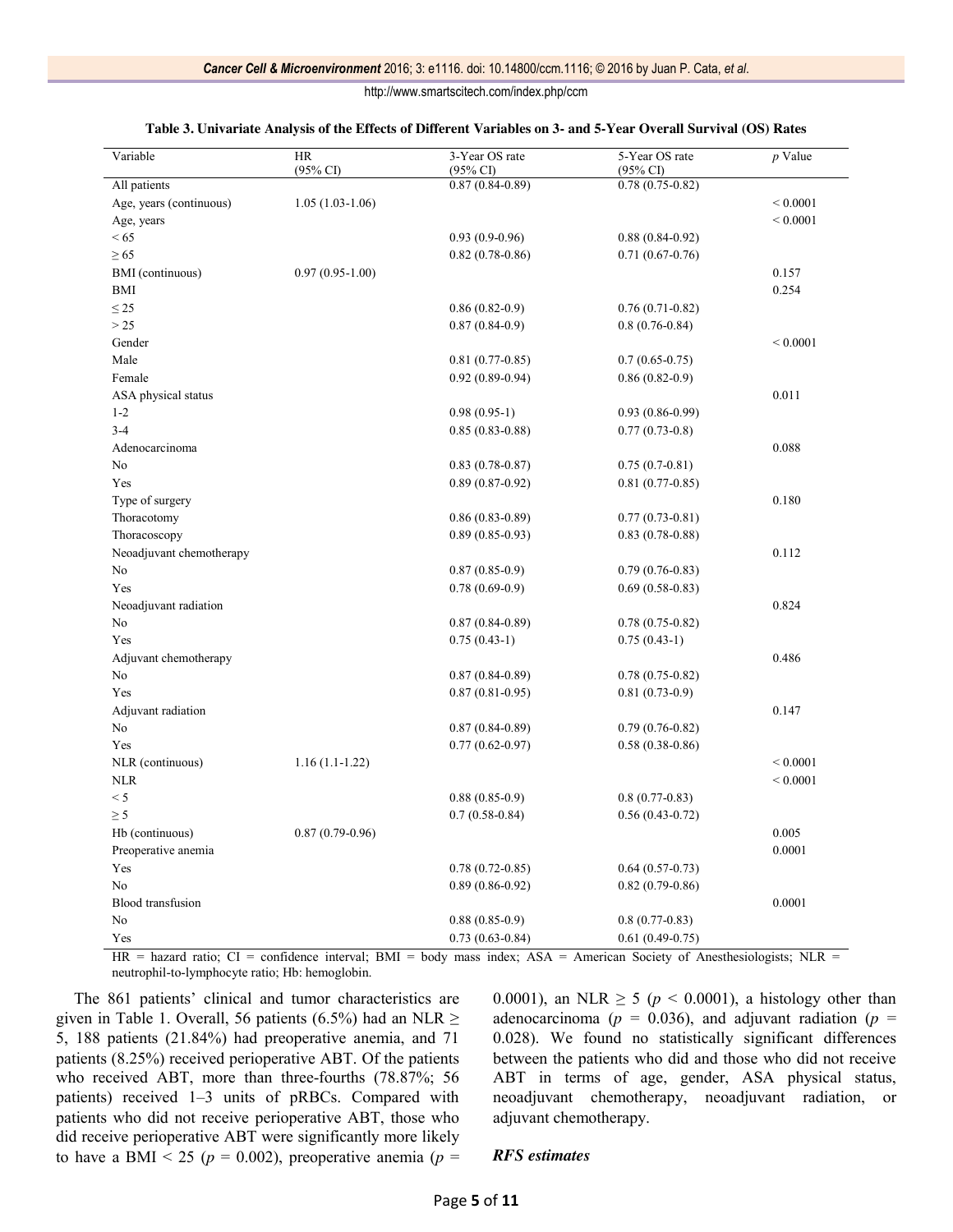|                                                     | Recurrence Free Survival |      |        |                |                |        |     |                |                        | Overall Survival |        |                       |           |      |        |                |
|-----------------------------------------------------|--------------------------|------|--------|----------------|----------------|--------|-----|----------------|------------------------|------------------|--------|-----------------------|-----------|------|--------|----------------|
|                                                     | <b>Before Matching</b>   |      |        |                | After Matching |        |     |                | <b>Before Matching</b> |                  |        | <b>After Matching</b> |           |      |        |                |
| Covariate                                           | <b>HR</b>                |      | 95% CI | <i>p</i> value | <b>HR</b>      | 95% CI |     | <i>p</i> value | <b>HR</b>              |                  | 95% CI | <i>p</i> value        | <b>HR</b> |      | 95% CI | <i>p</i> value |
| Age, years                                          |                          |      |        | < 0.000        |                |        |     |                |                        |                  |        |                       |           |      |        |                |
| (continuous)<br><b>BMI</b>                          | 1.02                     | 1.01 | 1.04   |                |                |        |     |                | 1.04                   | 1.02             | 1.06   | < 0.0001              |           |      |        |                |
| (continuous)<br>Gender                              | 0.96                     | 0.94 | 0.99   | 0.015          |                |        |     |                | 0.97                   | 0.94             | 1.00   | 0.138                 |           |      |        |                |
| (female vs.<br>male)<br><b>ASA</b><br>physical      | 0.71                     | 0.55 | 0.91   | 0.008          |                |        |     |                | 0.57                   | 0.42             | 0.77   | 0.0003                |           |      |        |                |
| status $(1-2 \text{ vs.})$<br>$3-4)$<br>Adenocarcin | 0.58                     | 0.35 | 0.95   | 0.138          |                |        |     |                | 0.63                   | 0.35             | 1.15   | 0.138                 |           |      |        |                |
| oma (yes vs.<br>no)<br>Type of                      |                          |      |        |                |                |        |     |                | 0.78                   | 0.58             | 1.06   | 0.117                 |           |      |        |                |
| surgery<br>(thoracoscop                             |                          |      |        |                |                |        |     |                |                        |                  |        |                       |           |      |        |                |
| y vs.<br>thoracotomy)<br>NLR $(< 5$ vs.             |                          |      |        |                |                |        |     |                | 0.79                   | 0.57             | 1.11   | 0.181                 |           |      |        |                |
| $\geq$ 5)<br>Preoperative                           | 0.58                     | 0.38 | 0.97   | 0.009          |                |        |     |                | 0.48                   | 0.30             | 0.76   | 0.0017                |           |      |        |                |
| anemia (no<br>vs. yes)<br>Blood<br>transfusion      | 0.72                     | 0.54 | 0.95   | 0.053          |                |        |     |                | 0.72                   | 0.52             | 1.00   | 0.053                 |           |      |        |                |
| (no vs. yes)                                        | 0.69                     | 0.47 | 1.02   | 0.066          | 0.630          | 0.35   | 1.1 | 0.108          | 0.63                   | 0.40             | 0.98   | 0.044                 | 0.52      | 0.26 | 1.04   | 0.066          |

**Table 4. Multivariate Analysis for Recurrence Free Survival (RFS) and Overall Survival (OS) Rates**

HR = hazard ratio; CI = confidence interval; BMI = body mass index; ASA = American Society of Anesthesiologists; NLR = neutrophil-to-lymphocyte ratio; Hb: hemoglobin.

The median follow-up time after surgery was 108.28 months. The results of the univariate analysis of the effects of different variables on 3- and 5-year RFS are given in Table 2. The 3- and 5-year RFS rates of the patients with an NLR  $\geq$  5 (58% and 44%, respectively) were significantly lower than those of the patients with an NLR  $\leq$  5 (77% and 68%, respectively;  $p = 0.0004$ ). The 3- and 5-year RFS rates of the patients with preoperative anemia (64% and 53%, respectively) were significantly lower than those of the patients without preoperative anemia (80% and 71%, respectively;  $p = 0.0001$ ). The 3- and 5-year RFS rates of the patients who received ABT (62% and 50%, respectively) were significantly lower than those of the patients who did not receive ABT (78% and 68%, respectively;  $p = 0.0003$ ). The number of pRBCs administered during and/or after surgery also had a negative impact on RFS rates. As expected patients who received > 4 units had the lowest 3 and 5- year RFS (Table 2). In addition, the 3- and 5- year RFS rates of patients age  $> 65$  years, patients with a BMI  $<$ 25, men, patients with an ASA physical status of 3-4, and patients who received adjuvant chemoradiation were significantly lower than those of patients age  $\leq 65$  years ( $p <$ 0.0001), patients with a BMI  $\geq$  25 ( $p = 0.012$ ), women ( $p =$ 0.001), patients with an ASA physical status of 1-2 ( $p =$ 0.003), and patients who did not receive adjuvant chemoradiation ( $p = 0.0027$ ), respectively.

The multivariate analysis confirmed that age  $(p < 0.001)$ , BMI ( $p = 0.015$ ), and gender ( $p = 0.008$ ) were independent predictors of RFS (Table 4). Moreover, an NLR < 5 (hazard ratio [HR]: 0.58, 95% CI: 0.38-0.87; *p* = 0.009) and normal Hb concentration (HR: 0.72, 95% CI: 0.72; *p* = 0.022) were independently associated with longer RFS. Compared with patients who did receive ABT, patients who did not receive ABT showed a trend towards having better RFS (HR: 0.69, 95% CI: 0.47-1.02; *p* = 0.066). The univariate and multivariate model after PSM demonstrated that non-transfused patients had a lower risk of recurrence (HR: 0.64, 95% CI: 0.36-1.12; *p* = 0.122 and HR: 0.63, 95% CI: 0.35-1.1;  $p = 0.108$ , respectively), although it did not reach statistical significance.

# *OS estimates*

The results of the univariate analysis of the effects of different variables on 3- and 5-year OS are given in Table 3. Patients age < 65 years, women, and patients with an ASA physical status of 1-2 had significantly better 3- and 5-year OS rates compared with patients age  $\geq 65$  years ( $p < 0.0001$ ), men ( $p < 0.0001$ ), and patients with an ASA physical status of 3-4 ( $p = 0.019$ ), respectively. The 3- and 5-year OS rates of patients with preoperative anemia (78% and 64%, respectively) were significantly lower than those of patients without preoperative anemia (89% and 82%, respectively; *p*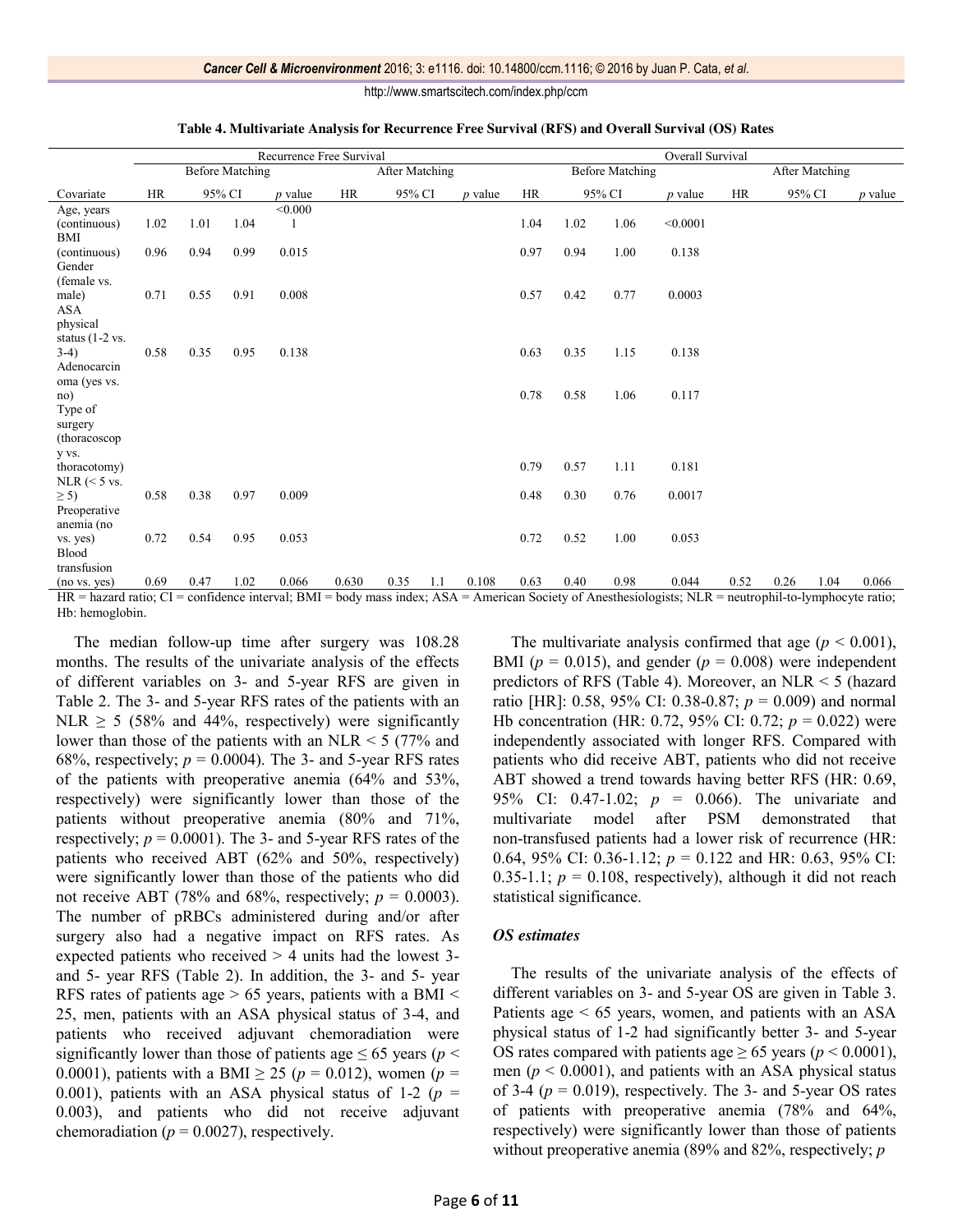

**Figure 1. Kaplan-Meier curves for recurrence-free survival (RFS).** Patients who did not receive allogeneic blood transfusion (ABT) had significantly better RFS than patients who did receive ABT (top panels). Patients who had preoperative anemia had significantly better RFS than patients who did have preoperative anemia (left bottom panel). The right bottom panel depicts the impact of preoperative neutrophil-to-lymphocyte ratio (NLR) on RFS.

= 0.0001), and the 3- and 5-year OS rates of patients with an NLR  $\geq$  5 (70% and 56%, respectively) were significantly lower than those of patients with an NLR  $\leq$  5 (88% and 80%, respectively;  $p < 0.0001$ ). Patients who received ABT had 3and 5-year OS rates (73% and 61%, respectively) that were significantly lower than those of patients who did not receive ABT (88% and 80%, respectively; *p* = 0.0001). The univariate analysis also demonstrated that the number of pRBCs transfused perioperatively also had a negative impact on OS rates. Thus, who received > 4 units had the lowest 3 and 5- year OS (Table 3).

The multivariate analysis revealed that a preoperative NLR < 5 (HR: 0.48, 95% CI: 0.3-0.76; *p* = 0.001) and avoidance of ABT (HR: 0.63, 95% CI: 0.4-0.98; *p* = 0.04) were associated with longer overall survival than an NLR  $\geq$  5 (Table 4). Compared with patients without preoperative anemia, Patients with preoperative anemia showed a trend towards having worse OS (HR: 0.72, 95% CI: 0.52-1.00; *p* = 0.053). Gender and age were also independent predictors of OS. The univariate and multivariate model after PSM demonstrated that non-transfused patients had an important trend to have a lower risk of overall mortality (HR: 0.53, 95% CI: 0.27-1.06; *p* = 0.07 and HR: 0.52, 95% CI: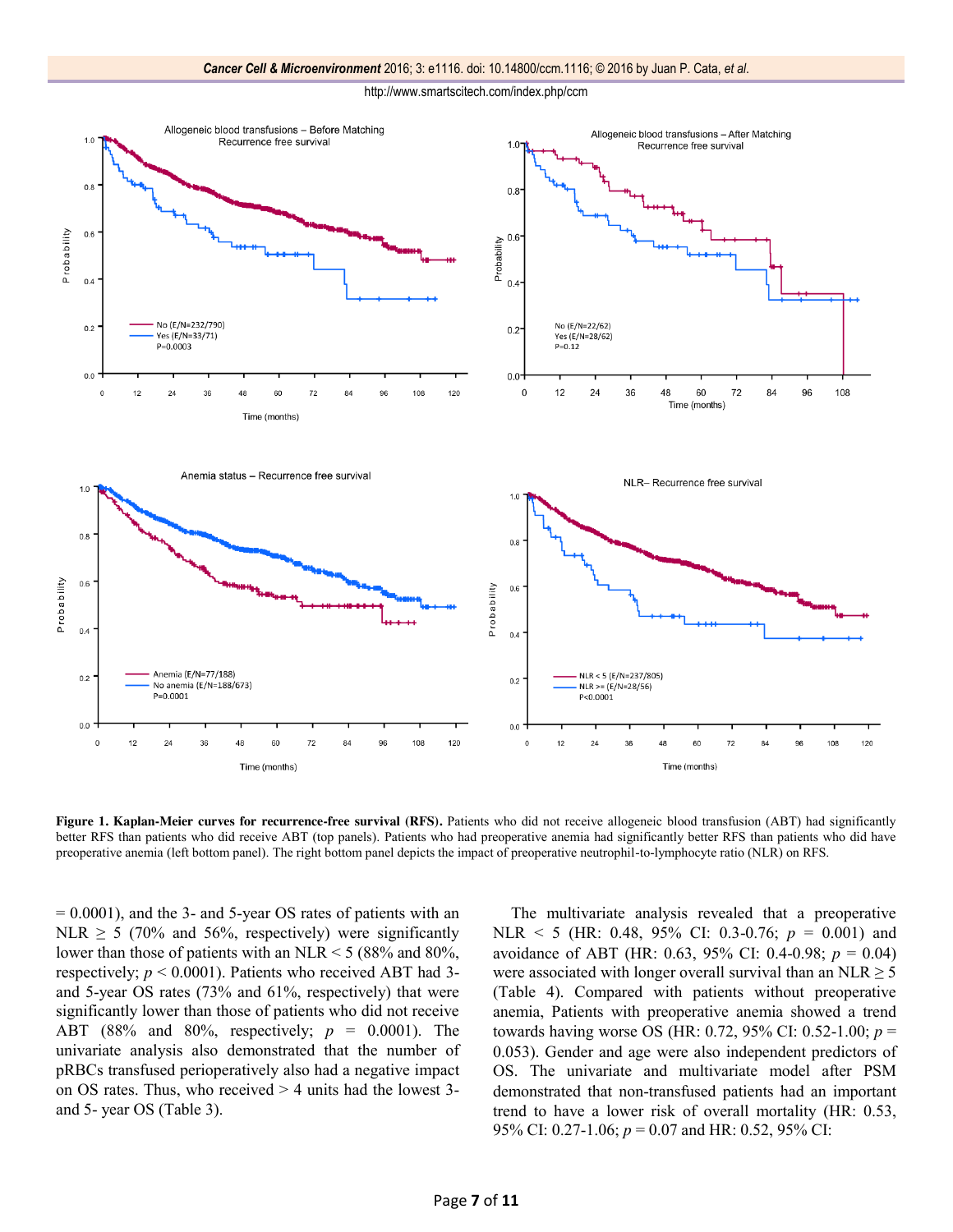

**Figure 2. Kaplan-Meier curves for overall survival (OS).** The top panels illustrate the effect of allogeneic blood transfusion (ABT) on OS. The left bottom panel shows the survival curves for patients who did and who did not have preoperative anemia. The right bottom panel depicts the impact of preoperative neutrophil-to-lymphocyte ratio (NLR) on OS.

0.26-1.04;  $p = 0.06$ , respectively) compared to patients who received pRBCs

# **Discussion**

The ways in which ABT promotes tumor growth and cancer recurrence remain largely unclear; however, this association appears to be related to 2 mechanisms: One associated with the proposed immunosuppressive effect of blood transfusion (i.e., transfusion-related immune suppression) and the other associated with the direct action growth factors have on cancer cells  $[4, 16]$ . Our study confirmed that, compared with NSCLC patients who do not receive perioperative ABT, those who do have an increased mortality risk and tend to have shorter RFS, although significant selection bias is a concern since the PSM analysis did not show such association. These results are in line with those of a recent meta-analysis demonstrating that patients with stage I NSCLC who receive ABT are 1.5 times as likely as patients who do not receive ABT to have cancer recurrence and 1.39 times as likely to die of their cancer [8]. However, the present study and the meta-analysis differ in several ways [17-22]. The meta-analysis included fewer patients, defined perioperative ABT as occurring within 7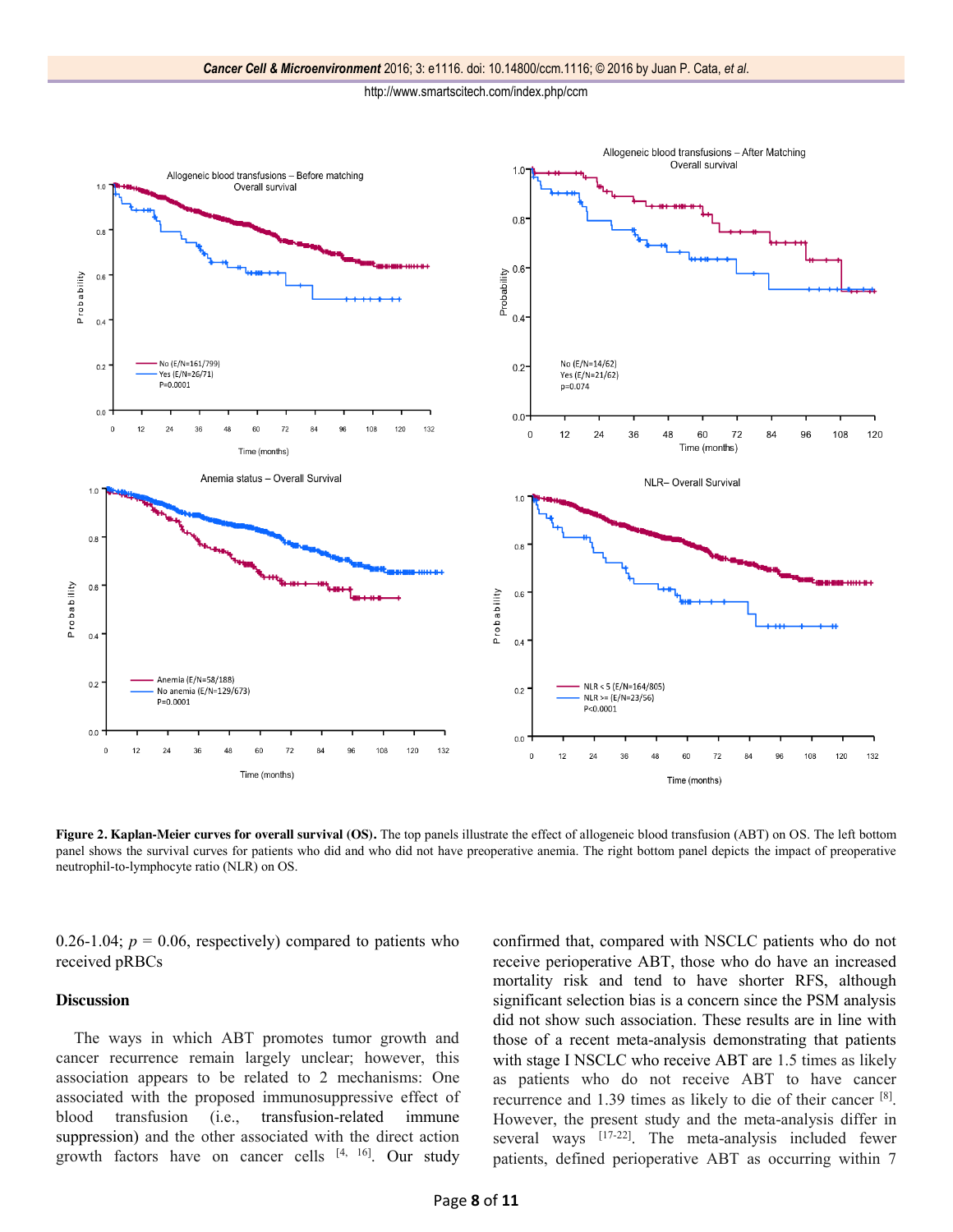days (rather than 30 days) following surgery, and did not report preoperative Hb concentrations. The patient population in the study by Peñalver *et al*., which included more than 800 patients with stage I NSCLC, was much more similar to that of the present study. Peñalver *et al*. found no association between blood transfusion and OS; however, the authors did not consider preoperative anemia as a possible confounding variable. More importantly, the 5-year survival rate of the ABT patients in the present study (80%) was higher than that of those Peñalver *et al*. reported on (63%) [19].

Other groups have investigated the impact preoperative anemia has on lung cancer patients' postoperative oncological outcomes. In agreement with our study, Nosotti *et al*. and Ng *et al*. found that transfused patients had lower Hb concentrations than those not transfused  $[17, 18]$ . The preoperative Hb concentrations of the patients who did or did not receive transfusions in those studies were nearly identical to those we report here; however, Nosotti *et al*. did not include anemia as a variable in their analysis [17, 18]. Ng *et al*. also reported that anemia was associated with increased risks of cancer progression and cancer-related mortality, although the latter was not statistically significant  $[17]$ . In agreement with Tomita *et al*., we found that the 5-year survival rate of patients with preoperative anemia was significantly lower than that of patients without preoperative anemia [9]. Several groups have offered hypotheses to explain how preoperative anemia reduces the survival of cancer patients; it has been suggested that the reduced partial pressure of oxygen at the tumor level triggers an exaggerated expression of hypoxia-inducible factor-1, which in turn triggers angiogenesis, epithelial-mesenchymal transformation, genetic mutations, and apoptosis resistance [23-26]. Although, our study did not address mechanisms by which anemia can be linked to cancer progression we accounted for an important mediator of preoperative anemia that is inflammation and for ABT that is a treatment of perioperative anemia.

The preoperative NLR is an independent predictor of survival in patients with a wide variety of cancers[14]. Previous studies from our group and others have highlighted the importance of the NLR as an independent predictor of survival in the overall NSCLC patient population [13, 27-29]. To date, only Sarraf *et al*. have assessed the impact of preoperative NLR on the survival of patients with stage I NSCLC [27]. The study, which included 83 patients and used an NLR cut-off value different from that used in the present study, revealed that patients with an NRL > 3.83 had poor survival, which is in agreement with our findings  $[27]$ . In our study, the multivariate analysis showed that the preoperative NLR, compared with anemia and postoperative NLR, had the strongest predictive value for RFS and OS, indicating the importance of stratifying patients with stage I NSCLC according to their preoperative inflammatory status.

The present study has several potential limitations, including those inherent to all retrospective studies, such as the inability to account for unknown factors that may affect the studied outcomes. For example, our database does not include information on postoperative complications, which are known to negatively impact the mortality of patients who have undergone major thoracic surgery <sup>[30]</sup>. The present study's statistical analyses also included propensity-score matching that showed a 37% and 48% improvement in RFS and OS. Although this improvement in survivals did not reach statistical significance, it is important to remark that significant number of patients were lost after matching which limits the power of the study detect significances [31].

In addition, because our study included patients who received both leukoreduced and non-leukoreduced pRBCs during the perioperative period, we could not estimate the impact of leukoreduction on survival. Several authors have questioned whether leukoreduced pRBCs affect cancer recurrence; for example, Ng *et al*. demonstrated that patients who received leukoreduced pRBCs had poorer outcomes than those who did not receive leukoreduced pRBCs [17]. Panagopoulos *et al*. suggested that pRBC transfusions, regardless of whether they are leukoreduced, explains the association between ABT and poor outcomes [32]. Another limitation is that we did not define the triggers of ABT, intraoperative blood loss or evaluated the impact of ABT timing (intraoperative or postoperative) on survival. Recent studies have suggested that intraoperative ABT has a more deleterious effect on survival than postoperative ABT does [33, 34]. Finally, including both patients with stage Ia and those with stage Ib disease in our analysis might be considered a confounder, as Ng *et al*. demonstrated that the survival rates of these 2 groups are different [17].

In conclusion, our study's findings suggest that preoperative anemia and an NLR  $\geq$  5 independent predictors of RFS and OS in patients with stage I NSCLC. Preoperative anemia as defined by the WHO criteria and an NLR  $\geq$  5 are potential biomarkers for identifying patients who have a high risk of recurrence. In the non-matched population of patients, allogeneic blood transfusion was an independent risk factor of reduced RFS and OS, but this association disappeared after propensity score matching.

# **Conflict of interests**

The authors have declared that no conflict of interests exist.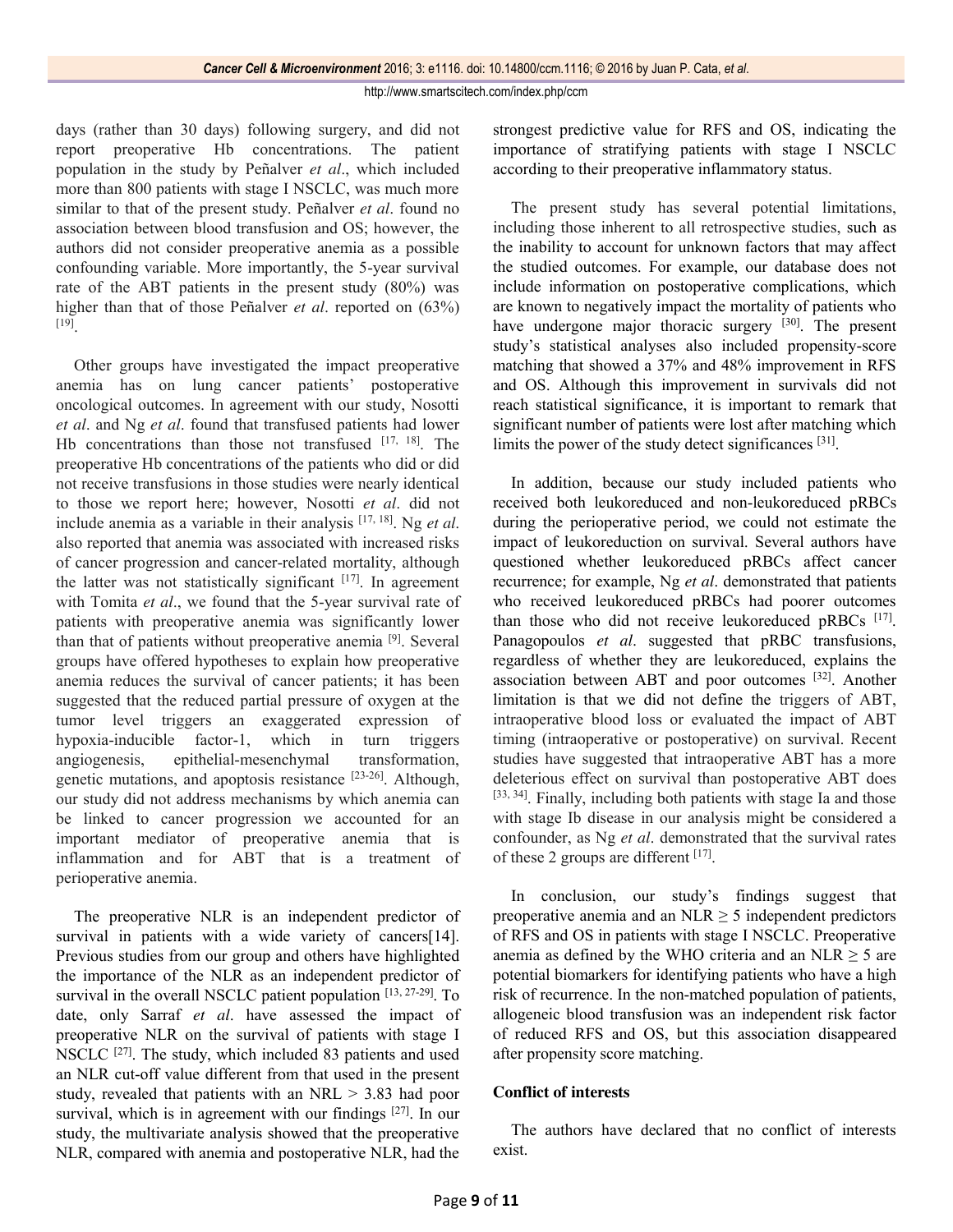# **Acknowledgments**

The authors acknowledge Mr. Joseph A. Munch for his contribution in the writing and editing of the manuscript. This work was partially supported by National Cancer Institute - Cancer Center Support Grant (NCI Grant P30 CA016672).

# **Author contributions**

JPC was involved in design, or acquisition of data, or analysis and interpretation of data; writing of the manuscript and final approval. CG participate in acquisition of data, or analysis and interpretation of data; writing of the manuscript and final approval**.** RJM was involved in analysis and interpretation of data; writing of the manuscript and final approval, DR carried out analysis and interpretation of data; writing of the manuscript and final approval, JN was involved in design, analysis and interpretation of data; writing of the manuscript and final approval. Lei Feng contributed with the analysis and interpretation of data; writing of the manuscript and final approval. Andrea Rodriguez-Restrepo participated in acquisition of data, or analysis and interpretation of data; writing of the manuscript and final approval. Fernando Martinez was involved in analysis and interpretation of data; writing of the manuscript and final approval**.** Gabriel Mena participated in analysis and interpretation of data; writing of the manuscript and final approval. Vijaya Gottumukkala contributed in analysis and interpretation of data; writing of the manuscript and final approval.

#### **References**

- 1. Services. UDoHaH. The 2011 Nationwide Blood Collection and Utilization Survery Report. 2011.
- 2. Morton J, Anastassopoulos KP, Patel ST, Lerner JH, Ryan KJ, Goss TF, Dodd SL. Frequency and outcomes of blood products transfusion across procedures and clinical conditions warranting inpatient care: an analysis of the 2004 healthcare cost and utilization project nationwide inpatient sample database. Am J Med Qual 2010; 25:289-296.
- 3. Beale E, Zhu J, Chan L, Shulman I, Harwood R, Demetriades D. Blood transfusion in critically injured patients: a prospective study. Injury 2006; 37:455-465.
- 4. Cata JP, Wang H, Gottumukkala V, Reuben J, Sessler DI. Inflammatory response, immunosuppression, and cancer recurrence after perioperative blood transfusions. Br J Anaesth 2013; 110:690-701.
- 5. Acheson AG, Brookes MJ, Spahn DR. Effects of allogeneic red blood cell transfusions on clinical outcomes in patients undergoing colorectal cancer surgery: a systematic review and meta-analysis. Ann Surg 2012; 256:235-244.
- 6. Asahara T, Katayama K, Itamoto T, Yano M, Hino H, Okamoto Y, Nakahara H, *et al*. Perioperative blood transfusion as a prognostic indicator in patients with hepatocellular carcinoma.

World J Surg 1999; 23:676-680.

- 7. Sun C, Wang Y, Yao HS, Hu ZQ. Allogeneic blood transfusion and the prognosis of gastric cancer patients: systematic review and meta-analysis. Int J Surg 2015; 13:102-110.
- 8. Luan H, Ye F, Wu L, Zhou Y, Jiang J. Perioperative blood transfusion adversely affects prognosis after resection of lung cancer: a systematic review and a meta-analysis. BMC Surg 2014; 14:34.
- 9. Tomita M, Shimizu T, Hara M, Ayabe T, Onitsuka T. Impact of preoperative hemoglobin level on survival of non-small cell lung cancer patients. Anticancer Res 2008; 28:1947-1950.
- 10. Tomita M, Shimizu T, Hara M, Ayabe T, Onitsuka T. Preoperative leukocytosis, anemia and thrombocytosis are associated with poor survival in non-small cell lung cancer. Anticancer Res 2009; 29:2687-2690.
- 11. Mercadante S, Gebbia V, Marrazzo A, Filosto S. Anaemia in cancer: pathophysiology and treatment. Cancer Treat Rev 2000; 26:303-311.
- 12. Birgegard G, Aapro MS, Bokemeyer C, Dicato M, Drings P, Hornedo J, Krzakowski M, *et al*. Cancer-related anemia: pathogenesis, prevalence and treatment. Oncology 2005; 68 Suppl  $1:3-11$ .
- 13. Choi JE, Villarreal J, Lasala J, Gottumukkala V, Mehran RJ, Rice D, Yu J, *et al*. Perioperative neutrophil:lymphocyte ratio and postoperative NSAID use as predictors of survival after lung cancer surgery: a retrospective study. Cancer Med 2015; 4:835-833.
- 14. Guthrie GJ, Charles KA, Roxburgh CS, Horgan PG, McMillan DC, Clarke SJ. The systemic inflammation-based neutrophil-lymphocyte ratio: experience in patients with cancer. Crit Rev Oncol Hematol 2013; 88:218-230.
- 15. Eilam D, Dayan T, Ben-Eliyahu S, Schulman II, Shefer G, Hendrie CA. Differential behavioural and hormonal responses of voles and spiny mice to owl calls. Anim Behav 1999; 58:1085-1093.
- 16. Vamvakas EC, Blajchman MA. Blood still kills: six strategies to further reduce allogeneic blood transfusion-related mortality. Transfus Med Rev 2010; 24:77-124.
- 17. Ng T, Ryder BA, Chern H, Sellke FW, Machan JT, Harrington DT, Cioffi WG. Leukocyte-depleted blood transfusion is associated with decreased survival in resected early-stage lung cancer. J Thorac Cardiovasc Surg 2012; 143:815-819.
- 18. Nosotti M, Rebulla P, Riccardi D, Baisi A, Bellaviti N, Rosso L, Santambrogio L. Correlation between perioperative blood transfusion and prognosis of patients subjected to surgery for stage I lung cancer. Chest 2003; 124:102-107.
- 19. Penalver JC, Padilla J, Jorda C, Escriva J, Ceron J, Calvo V, Garcia A, *et al*. Use of blood products in patients treated surgically for stage I non-small cell lung cancer. Arch Bronconeumol 2005; 41:484-488.
- 20. Keller SM, Groshen S, Martini N, Kaiser LR. Blood transfusion and lung cancer recurrence. Cancer 1988; 62:606-610.
- 21. Pastorino U, Valente M, Cataldo I, Lequaglie C, Ravasi G. Perioperative blood transfusion and prognosis of resected stage Ia lung cancer. Eur J Cancer Clin Oncol 1986; 22:1375-1378.
- 22. Tartter PI, Burrows L, Kirschner P. Perioperative blood